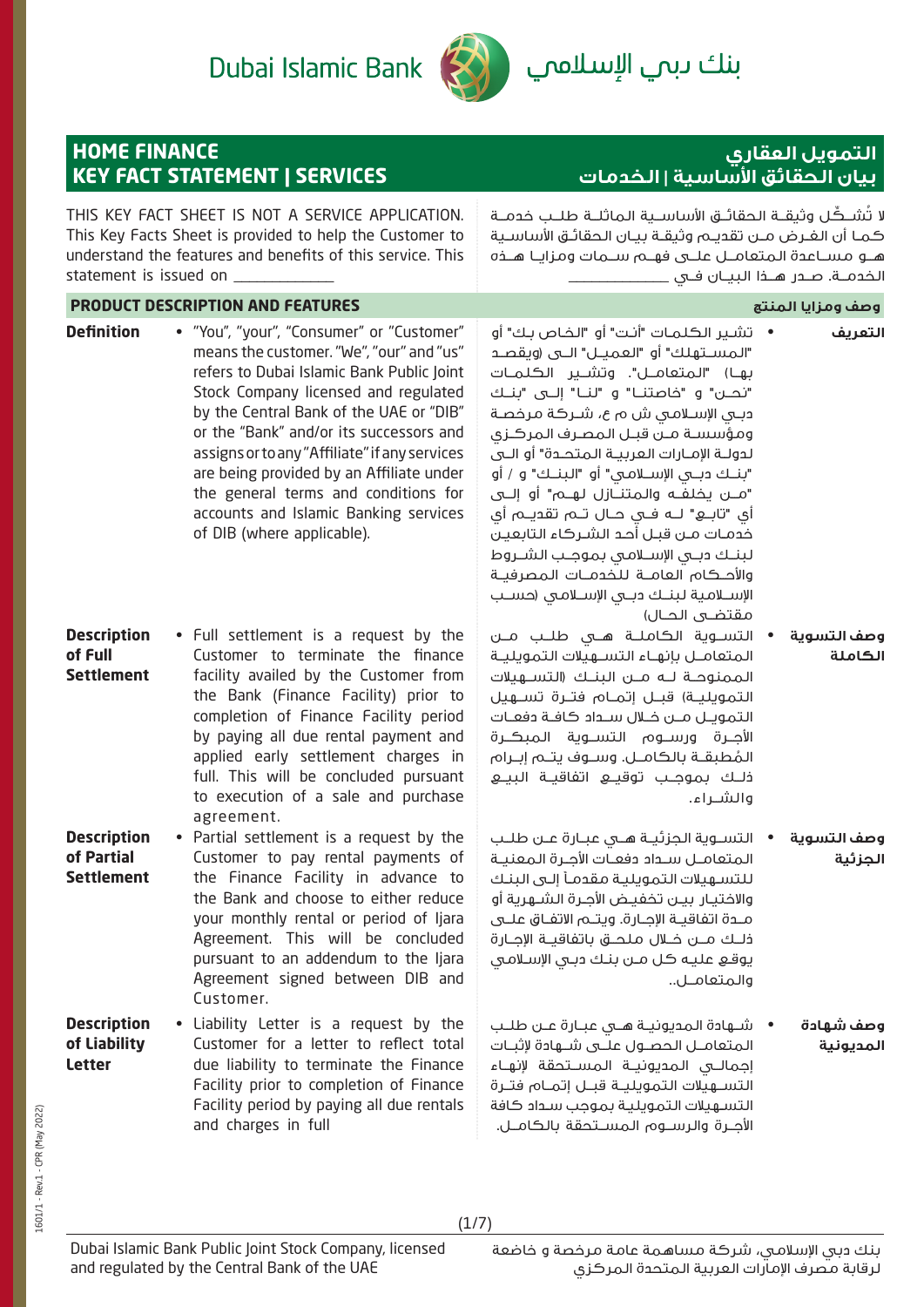

| وصف تأجيل<br>القسط | •     تأحيـل القسـط أو التأجيـل هــو عبـارة عـن<br>طلب العميل تأخير أو تعليق دفعة الأجرة |
|--------------------|------------------------------------------------------------------------------------------|
|                    | الشــهرية لتســهيلات التمويـل العقـارى.                                                  |

- تغييـر موعـد سـداد األجـرة هـو عبـارة عـن طلــب المتعامــل تغييــر موعــد ســداد األجــرة الشــهرية لتســهيالت التمويــل العقــاري. **وصف تغيير موعد سداد األجرة**
- تغييــر فتــرة الســداد هــو عبــارة عــن طلــب المتعامــل تغييــر حســاب الســداد لتحصيــل دفعــة األجــرة الشــهرية مــن تسـهيالت التمويـل العقـاري. ويتـم االتفـاق علــى ذلــك مــن خــال ملحــق باتفاقيــة اإلجــارة يوقــع عليــه كل مــن بنــك دبــي اإلسالمي والمتعامل. **تخفيض األجل**
- تمديــد فتــرة الســداد هــو عبــارة عــن طلــب المتعامــل تمديــد فتــرة الســداد أو موعــد االســتحقاق النهائــي لتســهيالت التمويــل العقـاري. ويتـم االتفـاق علـى ذلـك مـن خـال ملحـق باتفاقيـة اإلجـارة يوقـع عليـه كل مـن بنــك دبــي اإلســامي والمتعامــل. **وصف تمديد فترة السداد**
- إضافــة أو شــطب المشــارك فــي الطلــب هــو عبــارة عــن طلــب إدراج أو اســتبعاد المشـارك فـي الطلـب فـي/ مـن تسـهيل التمويــل العقــاري. **وصف إضافة / شطب المشارك في الطلب**
- شــهادة عــدم الممانعــة )شــهادة عــدم الممانعـة) لتنفيـذ الأعمـال الهيكـليـة هـي عبـارة عـن طلـب المتعامـل الحصـول علـى موافقـة لتنفيـذ تغييـرات هيكليـة بالعقـار الــذي يمولــه البنــك بموجــب اتفاقيــة اإلجــارة. **وصف شهادة عدم الممانعة لتنفيذ أعمال هيكلية**
- شــهادة عــدم الممانعــة )شــهادة عــدم الـممانعــة) لـمنــح وكـالــة قانونيــة خاصــة هــي عبــارة عــن طلــب الســماح لكــم بتفويــض الغيــر إلدارة العقــار الممــول بموجــب اتفاقيــة اإلجــارة. **وصف شهادة عدم الممانعة لمنح وكالة قانونية**
- شــهادة عــدم الممانعــة )شــهادة عــدم الـممانعــة) للـتأجيــر مـــن الـباطـــن هـــى عبــارة عــن طلــب الســماح لكــم بالتأجيــر مــن الباطــن للعقــار الممــول بموجــب اتفاقيــة اإلجــارة. **وصف شهادة عدم الممانعة للتأجير من الباطن**
- التســوية الكاملــة هــي عبــارة عــن طلــب إنهـاء التمويـل قبـل إتمـام فتـرة التمويـل بموجــب ســداد كافــة دفعــات األجــرة ورســوم التســوية الـمبكــرة الـمُطبقــة<br>بالكامــل. **وصف التسوية الكاملة )اإلجارة(**
- التســوية الكاملــة هــي عبــارة عــن طلــب إنهــاء التمويــل قبــل انتهــاء فتــرة التمويــل مــن خــال ســداد كامــل ثمــن البيـع المسـتحق )مخصومـا منـه الخصـم التقديــري) بالكامــل. **وصف التسوية الكاملة )المرابحة(**

an addendum to the Ijara Agreement signed between DIB and Customer. • Increase of tenor is a request by the Customer to increase the tenor or maturity of Home finance facility. This will be concluded pursuant to an addendum to the Ijara Agreement signed between DIB and Customer. • Add or remove co-applicant is a request to include or exclude co-applicant to / from Home finance facility

• Installment deferral or postponement is a request by the Customer to delay or suspension of monthly rental payment

• Change of Rental payment date is a request by the Customer to change monthly rental payment date of Home

Customer to change payment account for the collection of monthly rental payment of Home finance facility. This will be concluded pursuant to

of Home finance facility.

finance facility.

**Decrease of**  • Change of tenor is a request by the

**Description of NOC for Structural Work** • No Objection Certificate (NOC) for Structural Work is a request by the Customer to get a no objection to carry out structural changes to the property financed by the Bank under Ijara agreement.

**Description** 

**Installment Deferral**

**Description of Change of Rental payment date**

**tenor**

**Description of Increase of tenor**

**Description of Add / Remove coapplicant**

**of** 

**Description of NOC for POA** • No Objection Certificate (NOC) for Special Power of Attorney is request allowing you to delegate third party to manage property financed under Ijara Agreement.

**Description of NOC to Sublease** • No Objection Certificate (NOC) for sublease is request allowing you to sublease the property financed under liara Agreement.

**Description of Full Settlement (Ijara)** • Full settlement is a request to terminate the Finance prior to completion of Finance period by paying all due rental payment and applied early settlement charges in full

**Description of Full Settlement (Murabaha)** • Full settlement is a request to terminate the Finance prior to completion of Finance period by paying all due sale price (minus discretionary rebate) in full

(2/7)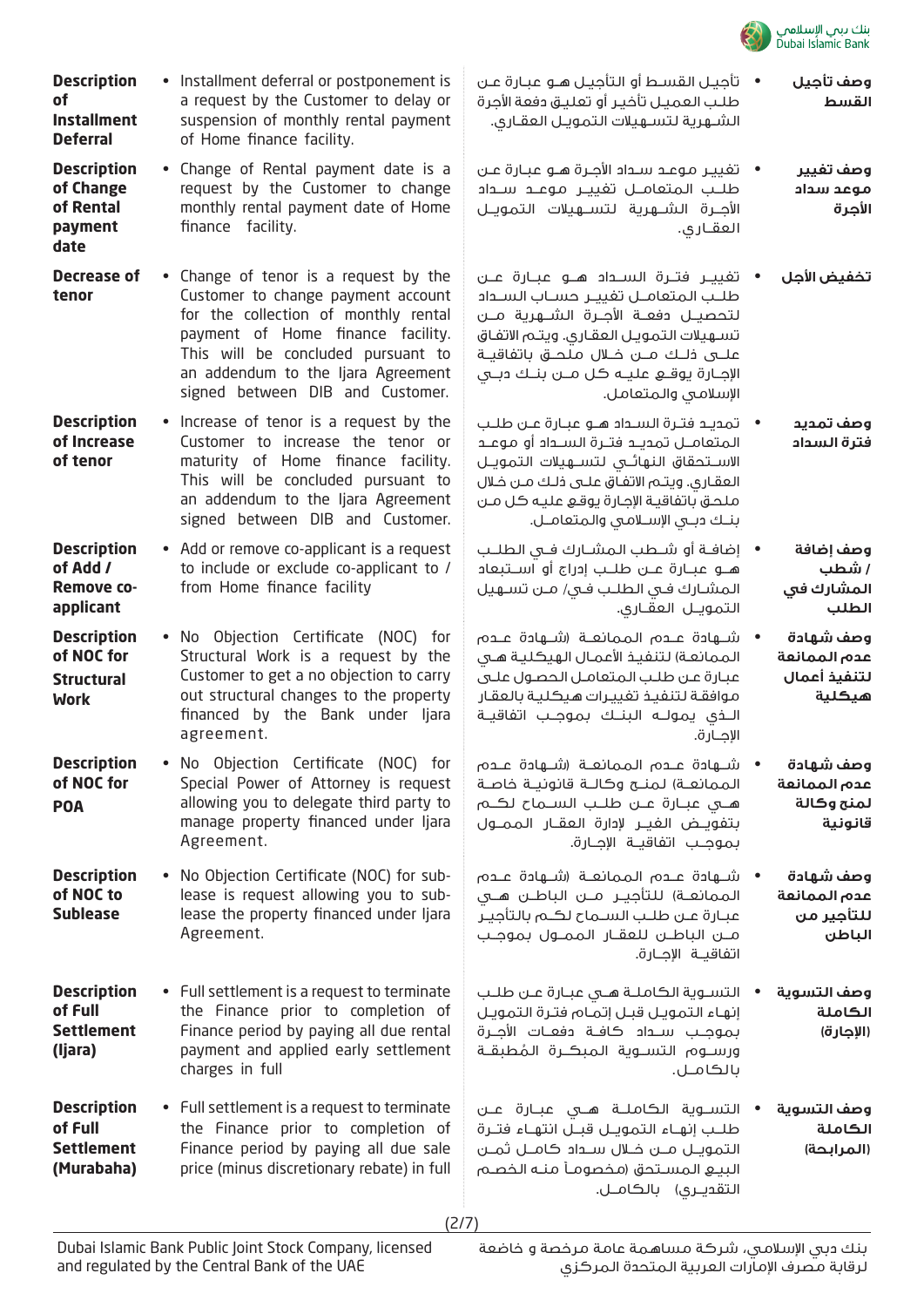

**ُ ترد أدناه الرسوم المطبقة كل مرة يتم طلب الخدمة فيها.**

| Below mentioned fees are applicable each time the service |
|-----------------------------------------------------------|
| is requested.                                             |

| <b>Applicable</b><br><b>Fees</b> | • All the applicable Fee that you might<br>have to pay during the Finance term are<br>available for your reference on the Bank's<br>Website at: https://www.dib.ae/docs/<br>default-source/schedule-of-charges/dib-<br>homefinance-schedule-of-charges.pdf                                                                                                                                                                                                                                                                                                                                                                                                                                                   | • للاطلاع على كافة الرسوم التى قد يتعين<br>الرسوم<br>عليكـم دفعهـا أثنـاء فتـرة الـتمويـل، يُرجـى<br>المُطبقة<br>التفضل بزيارة الموقع الإلكتروني للبنك:<br>https://www.dib.ae/docs/default-source/<br>schedule-of-charges/dib-homefinance-<br>schedule-of-charges.pdf                                                                                                                                                                                                                                                                                                                                                                                                                                                                                                                             |
|----------------------------------|--------------------------------------------------------------------------------------------------------------------------------------------------------------------------------------------------------------------------------------------------------------------------------------------------------------------------------------------------------------------------------------------------------------------------------------------------------------------------------------------------------------------------------------------------------------------------------------------------------------------------------------------------------------------------------------------------------------|---------------------------------------------------------------------------------------------------------------------------------------------------------------------------------------------------------------------------------------------------------------------------------------------------------------------------------------------------------------------------------------------------------------------------------------------------------------------------------------------------------------------------------------------------------------------------------------------------------------------------------------------------------------------------------------------------------------------------------------------------------------------------------------------------|
| <b>DISCRETIONARY REBATE</b>      |                                                                                                                                                                                                                                                                                                                                                                                                                                                                                                                                                                                                                                                                                                              | الخصم التقديري                                                                                                                                                                                                                                                                                                                                                                                                                                                                                                                                                                                                                                                                                                                                                                                    |
| <b>Example</b>                   |                                                                                                                                                                                                                                                                                                                                                                                                                                                                                                                                                                                                                                                                                                              | مثال:                                                                                                                                                                                                                                                                                                                                                                                                                                                                                                                                                                                                                                                                                                                                                                                             |
|                                  | The discretionary rebate, to the extent considered by the<br>Bank may be calculated as follows:                                                                                                                                                                                                                                                                                                                                                                                                                                                                                                                                                                                                              | يجوز احتساب الخصم التقديري، حسبما يراه البنك، علـي<br>النحـو الآتـي:                                                                                                                                                                                                                                                                                                                                                                                                                                                                                                                                                                                                                                                                                                                              |
| 79,000                           | Total outstanding amount of the profit component = AED                                                                                                                                                                                                                                                                                                                                                                                                                                                                                                                                                                                                                                                       | إجمالى المبلغ المستحق لمكون الربح = 79,000 درهم                                                                                                                                                                                                                                                                                                                                                                                                                                                                                                                                                                                                                                                                                                                                                   |
| 79,000 x 1% = AED 790            | Early settlement Rebate to be retained by the Bank = AED                                                                                                                                                                                                                                                                                                                                                                                                                                                                                                                                                                                                                                                     | خصم التسوية المبكرة المقرر الاحتفاظ به مـن قِبـل البنـك                                                                                                                                                                                                                                                                                                                                                                                                                                                                                                                                                                                                                                                                                                                                           |
|                                  | The above is only an example and actual calculation will<br>vary depending on the outstanding Deferred Purchase<br>Price at the time of pre-settlement request and when the<br>actual outstanding amount is settled.                                                                                                                                                                                                                                                                                                                                                                                                                                                                                         | ولا يُشكِّل ما سبق سوى مثال على ذلك وسيختلف الحساب<br>الفعلـى علـى حسـب سـعر الشـراء المؤجـل المسـتحق وقـت<br>طلب التســوية المبكــرة وعنــد التســوية الفعليــة للمبلــغ<br>المستحق.                                                                                                                                                                                                                                                                                                                                                                                                                                                                                                                                                                                                             |
| <b>WARNINGS</b>                  |                                                                                                                                                                                                                                                                                                                                                                                                                                                                                                                                                                                                                                                                                                              | تحذيرات                                                                                                                                                                                                                                                                                                                                                                                                                                                                                                                                                                                                                                                                                                                                                                                           |
| instrument is dishonored.        | . The Bank may refuse to execute any requests,<br>instructions or services requested by you if you fail<br>to comply with the necessary procedures; or if the<br>information or data are incorrect or are in violation of the<br>applicable laws in the United Arab Emirates.<br>• There are various charges which will be applicable on<br>your Finance facility once you avail DIB Home Finance<br>from us. These charges among other charges include<br>Early Settlement Charge in case you wish to terminate<br>the Finance facility prior to the completion of Finance<br>term. Also, you will be charged in case your payment                                                                          | •     يجوز للبنك رفض تنفيذ أى طلبات أو تعليمات أو خدمات<br>تطلبونها في حال عـده الالتـزاه بالإجـراءات اللازمـة؛ أو إذا<br>كانـت المعلومــات أو البيانــات غيــر صحيحــة أو مخالفــة<br>للقوانيــن الـمعمــول بهــا فــي دولــة الإمــارات العربيــة<br>المتحدة.<br>•      تُطبــق رســوم مـختلفـة علــى تســهيلاتكـم الـتمويليـة فــور<br>حصولكـم علـى التمويـل العقـاري مـن بنك دبي الإسـلامـي.<br>وتشــمل هــذه الرســوم، مــن بيــن رســوم أخــرى، رســوم<br>السداد المبكر فى حالـة رغبتكـم فى إنهـاء التسـهيلات<br>التمويلية قبـل إتمـام فتـرة التمويـل. وسـوف تتحملونهـا<br>أيضاً فـى حـال عـده، تنفيـذ تعليمـات الدفـع الخـاص بكــه.                                                                                                                                                        |
| of both Life and Property.       | • Life Takaful Contribution is part of your Equal Monthly<br>Installment (EMI), since it is an average amount the<br>adjustments for any difference in the amount paid to<br>Takaful Service provider by the Bank and the amount<br>billed in monthly EMI is accumulated in your secondary<br>account which can be paid by you at any time on or<br>before full settlement of the Finance any due amount<br>gets reported to AECB. However, Property Takaful is<br>collected on yearly basis. You have the option to choose<br>group coverage From SALAMA (Life Takaful) and Orient<br>UNB Takaful (Property Takaful) offered by DIB or else you<br>can choose any Islamic Takaful provider for the coverage | • يُشكِّل قسط التأمين التكافلي على الحياة جزءاً<br>من أقساطكم الشهرية المتساوية (القسط الشهرى<br>المتساوي)، وبما أنه يمثل متوسط المبلغ، فإن تسوية أي<br>فارق في المبلغ، سوف يتم دفعه من قبل البنك إلى مزود<br>خدمة التكافل، أما المبلغ المفوتر شهريأ في القسط<br>الشهري المتساوي، فإنه يتراكم في حسابكم الثانوي<br>ويمكنكم سداده في أي وقت في تاريخ التسوية الكاملة<br>أو قبل ذلك. يتم الإبلاغ عن أي مبلغ مستحق في الذمة<br>لشركة الاتحاد للمعلومات الائتمانية. على أية حال، يتم<br>تحصيل التأمين التكافلي على العقار سنوياً. يحق لكم<br>اختيار تأمين جماعى من شركة سلامة (التأمين التكافلى<br>على الحياة) ومن شركة أورينت يو ان بي تكافل (التأمين<br>التكافلي على العقار) المقدم من بنك دبي الإسلامي،<br>عدا عن ذلك فإنه يمكنكم اختيار أي مزود تكافل إسلامي<br>للتأمين على كل من الحياة والعقار. |
|                                  | • If you fail to pay two consecutive installments for any<br>reason after being notified in writing to pay within<br>fourteen (14) days, all the remaining installments shall<br>fall due and payable in one single payment and you shall                                                                                                                                                                                                                                                                                                                                                                                                                                                                    | •    فــي حالــة عــدم قيامـكــم لأي ســبب مــن الأســباب بســداد<br>قسطين متتاليين بعد إخطاركم بصورة كتابية بضرورة<br>الالتـزام بالـسـداد خـلال أربعــة عـشــر (14) يومــأ، عنـدئــف تصبــح<br>كافـة الأقســاط المتبقيـة مســتحقة وواجبــة الســداد علــى                                                                                                                                                                                                                                                                                                                                                                                                                                                                                                                                        |

pay them accordingly.

دفعــة واحــدة ويتعيــن عليكــم ســدادها بموجــب ذلــك.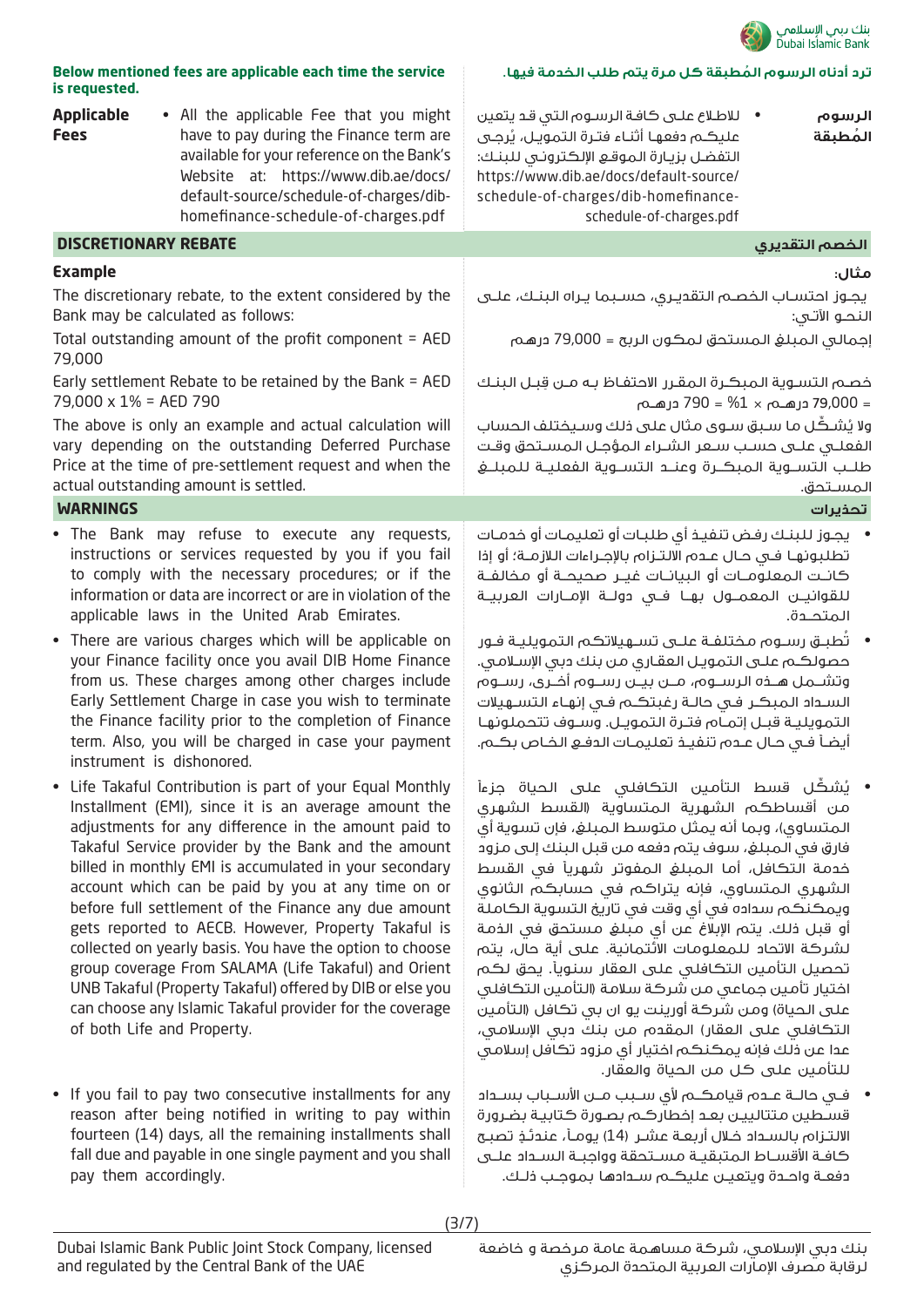

- قـد يسـتغرق تمويـل عقاركـم الحالـي أو شـراؤه مـن أي بنـك آخـر وقتـا أطـول حتـى يتـم تنفيـذه وقـد يترتـب عليـه المزيـد مـن الفوائد/األربـاح للبنـك الـذي تتعاملـون معـه حاليـا.
- فــي حــال عــدم االنتظــام فــي ســداد مدفوعاتكــم، فقــد تفقــدون حيــازة العقــار الــذي يمولــه بنــك دبــي اإلســامي. وفـي حـال التخلـف عـن السـداد، يقـوم البنـك بإبـاغ شـركة االتحـاد للمعلومـات االئتمانيـة عـن أي تقصيـر أو تأخيـر فـي الســداد ممــا قــد يؤثــر علــى تاريخكــم االئتمانــي. وفــي حـال إخفاقكـم فـي سـداد األقسـاط فـي مواعيـد اسـتحقاق دفعهـا المحـددة فـي اتفاقيـة التمويـل المعنيـة وفـي حالـة اخفاقكـم لأي سـبب مـن الأسـباب فـي سـداد قسـطين بعـد إخطاركـم بصـورة كتابيـة بضـرورة السـداد خـال أربعة عشـر )14 ٍ ( يومـا، عندئـذ تصبـح كافـة األقسـاط المتبقيـة مسـتحقة وواجبــة الســداد فــورًا علــى دفعــة واحــدة وينبغــي عليكــم ســدادها بموجــب ذلــك. مــن المحتمــل أن يحــد التقييــم الســلبي الصــادر عــن وكالــة المعلومــات االئتمانيــة مــن قدرتكــم فــي الحصــول علــى أي تمويــل فــي المســتقبل.
- فــي حــال التخلــف عــن الســداد، يتخــذ البنــك إجــراءات بمــا فيهــا تدابيــر تحصيــل التمويــات والتــي تتضمــن التنفيــذ علــى الضمانــات اإلضافيــة والمطالبــة بالضمانــات وإقامــة اإلجـراءات القانونيـة ضدكـم أمـام المحاكـم المختصـة فـي دولـة اإلمـارات العربيـة المتحـدة. وفـي حالـة كان حصولكـم علــى التمويــل العقــاري بموجــب تقديــم وديعــة ثابتــة علـى سـبيل الضمـان، فإنـه يجـوز للبنـك تصفيـة وتسـييل وديعتكــم الثابتــة فــي حــال تخلفكــم عــن ســداد األقســاط.
- فــي حــال كنــت ضامنــا للتمويــل فإنــك تتحملــون وحــدك المسـؤولية عـن الوفـاء بااللتزامـات المرتبطـة بالتسـهيالت الـتمويليــة إذا أخفــق مـقــدم الـطلــب الأساســي (الشــخص الـمســتفيد مــن الـتســـهيلات الـتمـويليــة) فــي الـوفــاء بالتزامــات الســداد بموجــب اتفاقيــة التمويــل.
- ِ يجــوز للموظــف المفــوض مــن قبــل البنــك زيــارة مــكان ً عملكــم أو محــل إقامتكــم بموجــب موافقــة صريحــة منكــم أو بــإذن مــن المحكمــة.

**فتــرة المراجعــة ) قابلــة التطبيــق علــي كل مــن االتــي فقــط "تأجيـل األقسـاط، تمديـد او تخفيـض مـدة األقسـاط، إضافـة او شــطب اســم المشــارك فــي الطلــب"(.**

ً بصفتــك متعامــا فإنــه يحــق لكــم االســتفادة مــن خيــار فتــرة الـمـراجعـــة (خـــلال 5 أيـــام عـمـــل) مــــن وقــت تقديـــم طـلـبكـــم للحصــول علــى التمويــل العقــاري مــن بنــك دبــي اإلســامي. وهـذه الفتـرة تتيـح لكـم الفرصـة لتقريـر مـا إذا كنتـم ترغبـون فــي الـمُـضــي قدمــأ فــي الـحصــول علـــى الـتمـويــل الـعقــاري مــن<br>بنــك دبـــى الإســـلامــى او لا. ويمكنــك ايضــا الـتنـــازل عـــن هـــذا الخيــار، وال يتــم فــرض أي رســوم إضافيــة فــي حــال اختياركــم التمويــل العقــاري مــن بنــك دبــي اإلســامي. ُ هـذا الخيـار وعـدم المضـي قدمـا فـي إجـراءات الحصـول علـى

• لا يُشـكُـل بيـانِ الحقائـق الأساسـية الـماثـل عرضاً ائتمانيـاً. إن البنـك ليـس ملزمـا بمنحكـم التمويـل العقـاري الموصوف ا<br>ا فــي بيــان الحقائــق األساســية الماثــل. ينبغــي عليكــم تقديــم طلــب الحصــول علــى التمويــل والوفــاء بمعاييــر األهليـة االئتمانيـة للبنـك قبـل أن نتمكـن مـن تحديـد مـا إذا كنتــم مؤهليــن للحصــول علــى هــذا التمويــل.

- Financing your existing property or purchase from other bank may take longer to be executed and may result in paying more interest/profit to your existing bank.
- If you do not keep up your payments, you may lose possession of the property financed by DIB. In the event of default, the Bank will report any default or payment delays to AECB which may impact your credit history. If you fail to pay installments, when due and payable as specified in the respective finance agreement and if you fail to pay two (2) installments for any reason after being notified in writing to pay within fourteen (14) days, all the remaining installments shall immediately become due and payable in one single payment and you must pay them accordingly. A negative Credit Information Agency rating because of non-payment will possibly limit your ability to obtain financing in the future.
- In case of default, the Bank will initiate actions including financings collection measures involving collateral securities and claim on guarantees and initiate legal proceedings against you in the competent courts of the UAE. In case the Home Finance availed by you by providing a Fixed Deposit as security, the Bank may liquidate your fixed deposit if you default the payment of installments.
- If you are a finance guarantor then you will be solely responsible to meet the commitment which are associated with the finance facility if the primary applicant (the person availed the finance facility) fails to meet the payment obligations under the finance agreement.
- The Bank's authorized employee may visit your place of employment or your residence if expressed consent is given by you or by permission of a court order.

### Cooling Off (applicable only for Installment Deferral, Increase OR decrease of tenor, Add or remove applicant name):

As a Customer you have the option to exercise the right of a Cooling-off Period (5 business Days) at time of submitting service request for your DIB Home Finance. This period provides you the time to decide whether you want to go ahead with the service or not. This right can be waived off too, there will be no extra charges if you exercise this right and do not go ahead with Service for your DIB Home Finance.

### **الشروط واألحكام Conditions & Terms**

• This Key Facts Statement is not an offer of credit. The Bank is not obliged to provide you with the home finance described in this Key Facts Statement. You will need to apply for the finance and meet the Bank's credit suitability criteria before we can determine whether you are eligible for this finance.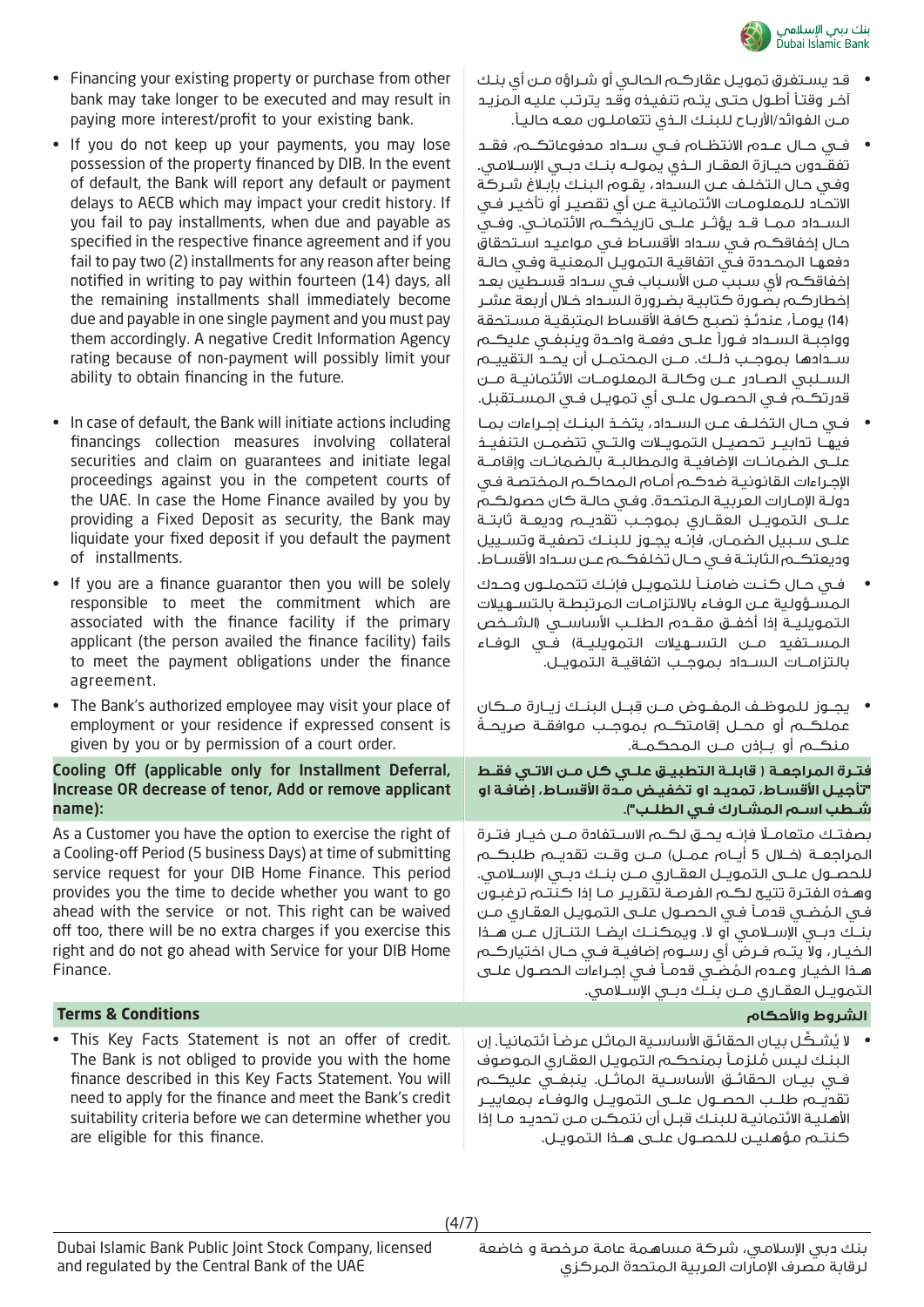

- Please refer to the Warning Section for consequences in the event of your failure to meet The Bank's terms and conditions
- The rates, fees and charges are applicable as at the date of production of this Key Facts Statement.
- The Bank shall reserve the right to change and modify these terms and conditions or the services and products' offers as required by the law or the Central Bank of UAE or Bank policy after serving a prior notice of 60 days to you.
- Dubai Islamic Bank (DIB) has a strict policy of keeping your information secret and secure.
- The bank is not permitted to charge profit on accrued profit in accordance with the Article (121), Clause 3 in Decretal Federal law No. (14) of 2018, Regarding the Central Bank & Organization of Financial Institutions and Activities
- The finance facility agreement and other terms and conditions shall be governed by the UAE relevant laws as applied by the competent courts of the UAE to the extent these laws do not conflict with the principles of Sharia in which cases the principles of Sharia shall prevail.
- This is a Sharia compliant product, please visit DIB website for more details www.dib.ae
- Detailed General Terms & Conditions are available on the Bank's website at the following link:

https://www.dib.ae/terms-and-conditions

- In case you plan to consolidate your existing Finance facility or opt for a re-financing, Bank will provide comparison of the calculation methodology used and the total rent to be charged over the tenor of the new finance facility before signing the new Home Finance documents.
- **كيفية تقديم الطلب Apply To How** Please visit the Bank's website www.dib.ae for the contact details on the branches and Call Centre for reaching out to the Bank. **How to lodge your complain to us? إلينا؟ شكواكم تقديم يمكنكم كيف**

#### **During business hours:**

- Home Finance Service Center (Dubai & Abu Dhabi)
- If assigned to your account, your dedicated relationship manager.

#### **At any time:**

- Home Finance Call Center (800 4354)
- Internet and Mobile Banking
- E-mail: home.finance@dib.ae
- By post: Complaints Management Unit, Dubai Islamic Bank, PO Box 1080, Dubai, UAE.
	- (5/7)
- يُرجــى الاطــلاع عـلــى قســم التحذيــرات للإلمــام بتبعــات اإلخفــاق فــي الوفــاء بشــروط وأحــكام البنــك.
- تُطبــق الأســعار والرســوم والمصاريــف اعتبــاراً مـــن تاريــخ تقديــم بيــان الحقائــق الرئيســية الماثــل.
- يحتفــظ البنــك بالحــق فــي تغييــر وتعديــل هــذه الشــروط واألحــكام أو عــروض الخدمــات والمنتجــات حســبما يوجبــه القانــون أو يتطلبــه مصــرف اإلمــارات العربيــة المتحــدة المركـزي أو تقتضيـه سياسـة البنـك وذلـك بعـد تزويدكـم بإخطــار مســبق مدتــه (60) يومــأ.
- يطبـق بنـك دبـي اإلسـامي سياسـة صارمـة للحفـاظ علـى ســرية وحمايــة بياناتكــم.
- لا يُســـمح لـلبِنــك بتقاضــي أربــاح علـــى الأربــاح الـمتراكـمــة وذلــك وفقــا للبنــد 3 مــن المــادة )121( مــن المرســوم بقانـون اتحـادي رقـم )14( لسـنة 2018 فـي شـأن المصـرف المركــزي وتنظيــم المنشــآت واألنشــطة الماليــة.
- تخضـع اتفاقيـة التسـهيالت التمويليـة والشـروط واألحـكام األخــرى للقوانيــن ذات الصلــة فــي دولــة اإلمــارات العربيــة المتحــدة وفقــا لمــا هــو معمــول بــه فــي محاكــم دولــة اإلمـارات العربيـة المتحـدة المختصة طالمـا أن هذه القوانين ال تتعـارض مـع مبـادئ الشـريعة؛ وفـي حـال التعـارض، فإنـه عندئـــذٍ يُعمــل بمبــادئ الشــريعة.
- هـذا الـمنتـج مـتوافـق مــع الـشــريعة الإســلامـية، يُرجــى زيـارة الموقـع اإللكترونـي لبنـك دبـي اإلسـامي لمعرفـة المزيـد مــن التفاصيــل فــي هــذا الشــأن ae.dib.www
- تتوفـر الشـروط واألحـكام العامـة بشـكل تفصيلـي علـى الموقـع اإللكترونـي للبنـك مـن خـال زيـارة الرابـط المذكور https://www.dib.ae/terms-and-conditions :أدنــاه
- فــي حــال رغبتكــم فــي دمــج تســهيالتكم التمويليــة الحاليــة أو أردتــم إعــادة التمويــل، فــإن البنــك ســوف يقــدم لكـم مقارنـة لمنهجيـة الحسـاب المسـتخدمة مـع إجمالي األجـرة المقـررة طـوال مـدة التسـهيالت التمويليـة الجديـدة، وذلــك قبــل توقيــع مســتندات التمويــل العقــاري الجديــد.

يُرجــى التفضــل بزيــارة مـوقـــع البنــك www.dib.ae للحصــول علــى بيانــات الاتصــال بالفــروع ومركــز الاتصــال للـتواصــل مــع البنــك.

### **خالل ساعات الدوام:**

- مركز خدمة التمويل العقاري (دبي وأبوظبي)
- مدير العالقات المخصص لكم، إذا تم تعيينه لحسابكم

## **وفي أي وقت:**

- مركز االتصال بقسم التمويل العقاري )4354 800(
	- الخدمات المصرفية عبر اإلنترنت والهاتف المتحرك
		- home.finance@dib.ae :اإللكتروني البريد عبر•
- بواســطة البريــد: وحــدة إدارة الشــكاوى، بنــك دبــي اإلســامي، ص.ب: ،1080 دبــي، اإلمــارات العربيــة المتحــدة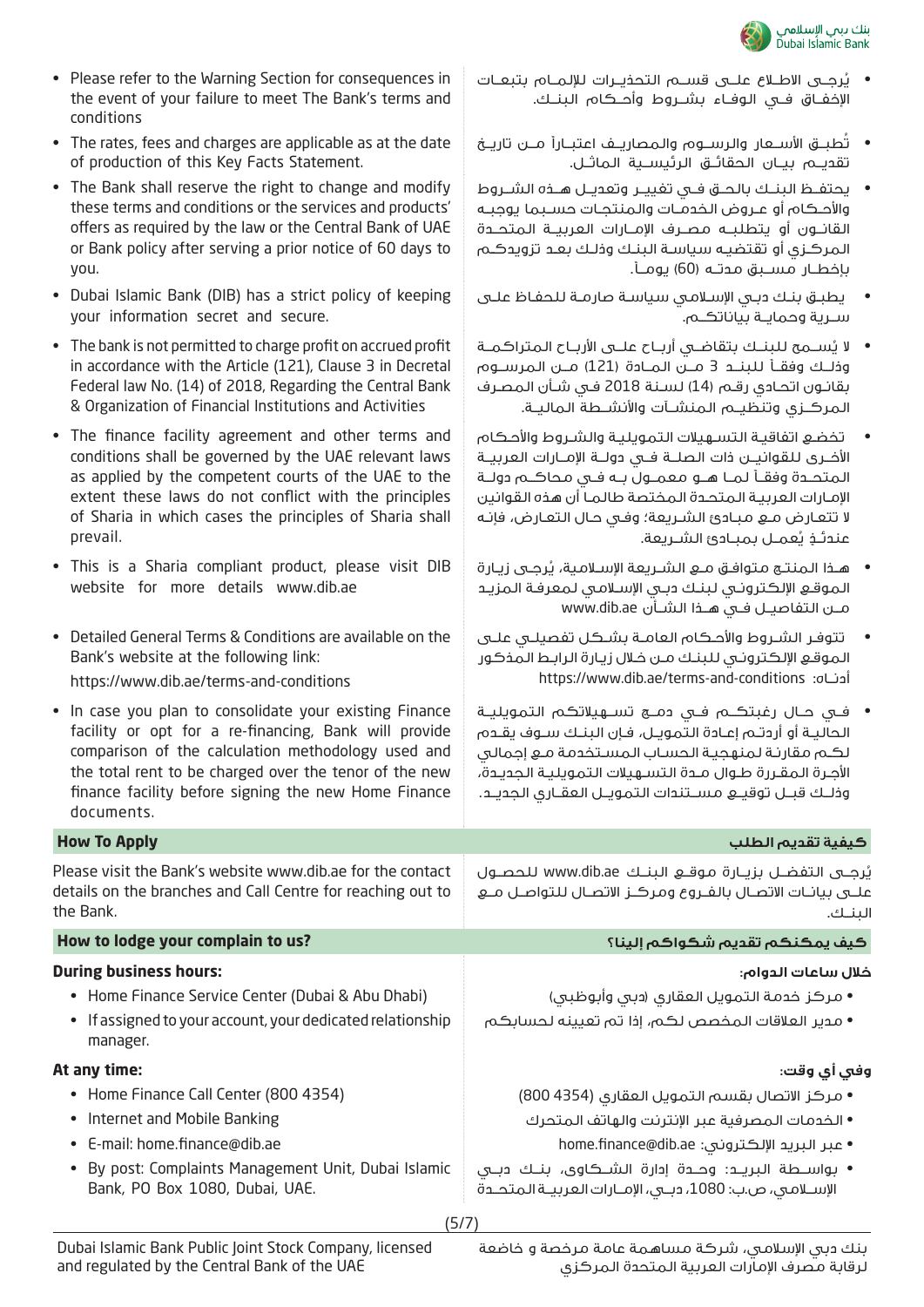

| What to expect?                                                                                                                                                                                                                                                                                                                                                                                                                                                                                                                                                                                                                                               | ما الذي يمكنكم توقعه؟                                                                                                                                                                                                                                                                                                                                                                                                                                                                                                                                                                                                                                                                |
|---------------------------------------------------------------------------------------------------------------------------------------------------------------------------------------------------------------------------------------------------------------------------------------------------------------------------------------------------------------------------------------------------------------------------------------------------------------------------------------------------------------------------------------------------------------------------------------------------------------------------------------------------------------|--------------------------------------------------------------------------------------------------------------------------------------------------------------------------------------------------------------------------------------------------------------------------------------------------------------------------------------------------------------------------------------------------------------------------------------------------------------------------------------------------------------------------------------------------------------------------------------------------------------------------------------------------------------------------------------|
| Upon receipt of your complaint:                                                                                                                                                                                                                                                                                                                                                                                                                                                                                                                                                                                                                               | عند استلام شكواكم:                                                                                                                                                                                                                                                                                                                                                                                                                                                                                                                                                                                                                                                                   |
| . The Bank will acknowledge your complaint within 2<br>business days through Email or a recorded call.                                                                                                                                                                                                                                                                                                                                                                                                                                                                                                                                                        | • سوف يقرُّ البنك باستلام شكواكم خلال يومين عمل<br>عـن طريـق البريـد الإلكـترونـي أو عبـر مكالمـة مسـجلة.                                                                                                                                                                                                                                                                                                                                                                                                                                                                                                                                                                            |
| . The Bank will strive to respond to your complaint within<br>an estimated average of 5 business days.                                                                                                                                                                                                                                                                                                                                                                                                                                                                                                                                                        | • سوف يسعى البنك جاهدأ للـرد علـى شـكواكم خـلال<br>فتـرة تقديريـة قدرهـا (5) أيـام عمـل فـى المتوسـط.                                                                                                                                                                                                                                                                                                                                                                                                                                                                                                                                                                                |
| Cooling Off (applicable only for Installment Deferral,                                                                                                                                                                                                                                                                                                                                                                                                                                                                                                                                                                                                        | فترة المراجعـة ( قابلـة التطبيـق علـي كل مـن الاتـي فقـط                                                                                                                                                                                                                                                                                                                                                                                                                                                                                                                                                                                                                             |
| Increase OR decrease of tenor, Add or remove<br>applicant name):                                                                                                                                                                                                                                                                                                                                                                                                                                                                                                                                                                                              | "تأجيل الأقساط، تمديد او تخفيض مدة الأقساط، إضافة او                                                                                                                                                                                                                                                                                                                                                                                                                                                                                                                                                                                                                                 |
| <b>TERMS &amp; CONDITIONS:</b>                                                                                                                                                                                                                                                                                                                                                                                                                                                                                                                                                                                                                                | شطب اسم المشارك في الطلب").<br>الأحكام والشروط                                                                                                                                                                                                                                                                                                                                                                                                                                                                                                                                                                                                                                       |
| You are eligible for a Cooling-off period of maximum of 5<br>days. You can cancel or change the service request during<br>the Cooling-Off period. In this case, the Bank will charge<br>Due diligence and Documentation Fee as per the Schedule<br>of Charges. You can waive the Cooling-off period and avail<br>the Service immediately after approval.<br>Would you like to get the Cooling Off period for 5 days?                                                                                                                                                                                                                                          | انـت مؤهــل لـممارســة خيــار (خيـار الـمـراجعــة) خــلال فتــرة<br>أقصاهـــا (5) أيــام. ويمـكـنـكـــم أثنـــاء فتــرة الـمراجعــة الـقيــام<br>بإلغـاء الطلــب أو تغييــره. وفــي هــذه الحالــة، يطبــق البنــك<br>رســوم الدراســة الائتمانيــة وإعــداد المســتندات وفقــأ لجــدول<br>الرسـوم. يمكنكـم التنـازل عـن فتـرة (المراجعـة) والحصـول<br>علــــى الـتمويـــل فــورأ بعـــد الـموافقــة.<br>هــل ترغــب بالـحصــول علـــى فتــرة انهــاء الـشــراء لـمــدة 5 أيــام                                                                                                                                                                                                     |
| Please choose Yes or No: $\Box$ Yes $\Box$ No                                                                                                                                                                                                                                                                                                                                                                                                                                                                                                                                                                                                                 | مـن تاريــخ الـموافقــة                                                                                                                                                                                                                                                                                                                                                                                                                                                                                                                                                                                                                                                              |
|                                                                                                                                                                                                                                                                                                                                                                                                                                                                                                                                                                                                                                                               | یرجی اختیار نعم أو لا: ١__ انعم             لا                                                                                                                                                                                                                                                                                                                                                                                                                                                                                                                                                                                                                                       |
| <b>ACKNOWLEDGEMENT</b>                                                                                                                                                                                                                                                                                                                                                                                                                                                                                                                                                                                                                                        | إقرار                                                                                                                                                                                                                                                                                                                                                                                                                                                                                                                                                                                                                                                                                |
| I acknowledge the receipt of and understanding of this<br>Key Fact Statement. I also acknowledge that I understand<br>the product/service features, pricing, benefits, risks, legal<br>consequences, fees and Consumer's rights and obligations<br>as detailed in the Key Fact Statement.                                                                                                                                                                                                                                                                                                                                                                     | أقـرُّ بأنـى اسـتلمتُ وفهمـت بيـان الحقائـق الرئيسـية الماثـل.<br>وأقــرُّ أيضــأ بأننـــى فهمــت ســـمات الـمنتج/الـخدمـــة والأســـعار<br>والمزايـا والمخاطـر والتبعـات القانونيـة والرســوم وحقــوق<br>المتعامـــل والتزاماتــه الـــواردة تفصيــلأ فــى بيــان الـحقائــق<br>الرئيسـية.                                                                                                                                                                                                                                                                                                                                                                                          |
| I authorize Dubai Islamic Bank (DIB) to verify the information<br>provided herein or any other information available with DIB<br>from whatever source(s) it considers appropriate, including<br>specifically any credit reports from any credit rating agency<br>or bureau. I understand that DIB is not obliged to provide me<br>with finance solely on the basis of the finance application.<br>I acknowledge that any finance provided shall be at DIB's<br>discretion and subject to all applicable terms and conditions<br>of Home Finance agreement and DIB Banking Services<br>General Terms and Conditions, which may be revised from<br>time to time | كمـا أفـوِّض بنـك دبـى الإسـلامـى بالتحقـق مــن الـمعلـومــات<br>المقدمـة فـي هـذا البيـان أو أي معلومـات أخـرى مـتاحـة لـدى<br>بنك دبـي الإسلامـي مـن أي مصـدر (مصـادر) يـراه مـناسـبـأ، بمـا<br>في ذلك علـى وجـه التحديـد أيـة تقاريـر ائتمانيـة مـن أي وكالـة<br>أو مكتــب للتصنيــف الائتمانــي. كـمــا أدرك بــأن بنــك دبــي<br>الإسلامي غير ملزم بمنحي التمويل بمجرد تقديمى طلب<br>التمويل. وأقرُّ بأن أي تمويل ممنـوح يكـون وفـق تقدير بنـك<br>دبـى الإســلامـى ومــع مراعــاة كافــة شــروط وأحــكام اتفاقيــة<br>التمويـل العقـاري المُطبقــة والشــروط والأحــكام العامــة<br>للخدمــات المصرفيــة لبنــك دبــى الإســلامـى، والتــى يجــوز<br>تعديلهـا مــن حيــن لآخـر. |
|                                                                                                                                                                                                                                                                                                                                                                                                                                                                                                                                                                                                                                                               |                                                                                                                                                                                                                                                                                                                                                                                                                                                                                                                                                                                                                                                                                      |
|                                                                                                                                                                                                                                                                                                                                                                                                                                                                                                                                                                                                                                                               |                                                                                                                                                                                                                                                                                                                                                                                                                                                                                                                                                                                                                                                                                      |
|                                                                                                                                                                                                                                                                                                                                                                                                                                                                                                                                                                                                                                                               | التوقيع: _                                                                                                                                                                                                                                                                                                                                                                                                                                                                                                                                                                                                                                                                           |